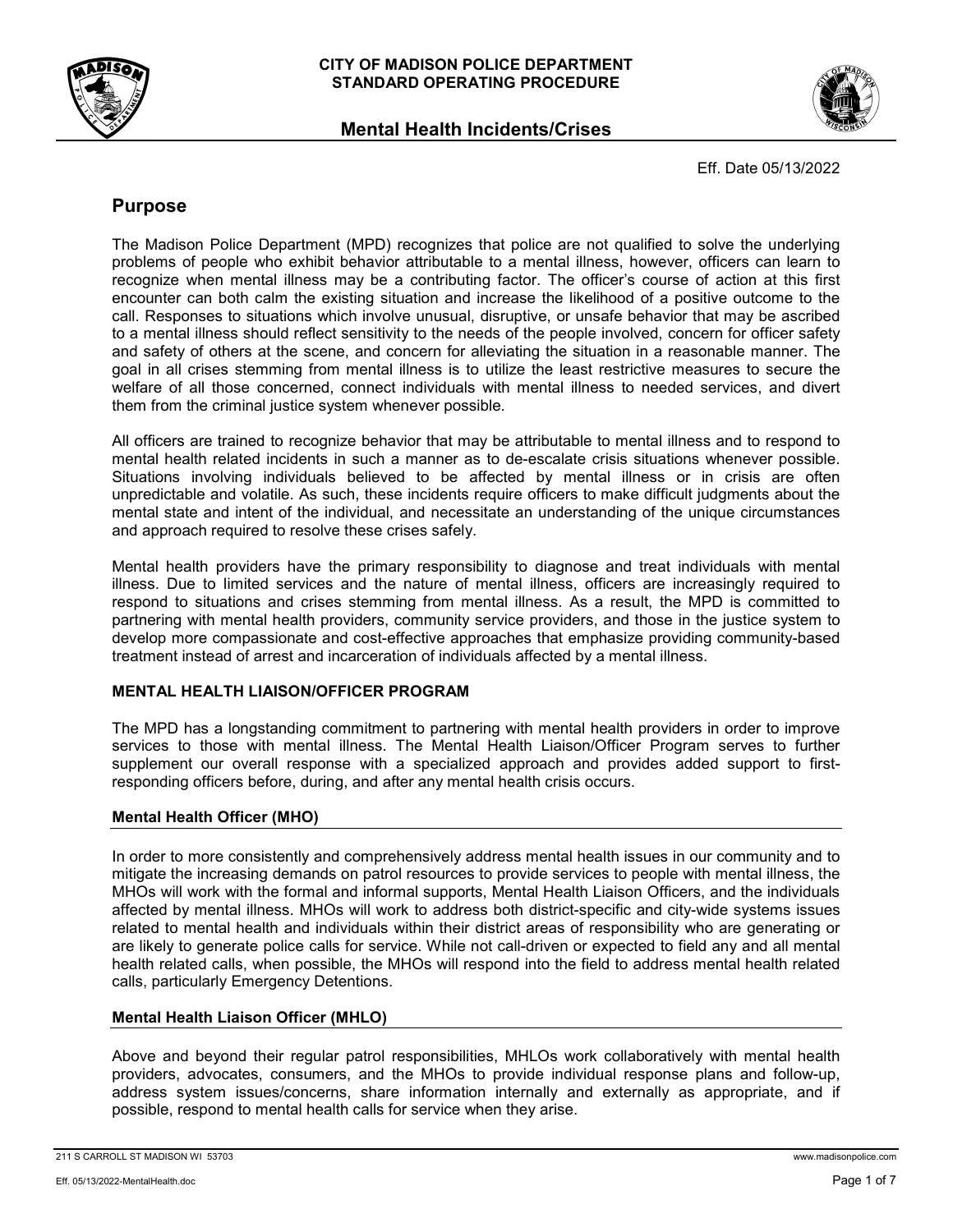### **RESPONSE GUIDELINES**

### **When Mental Health Issues are Suspected**

- Observe signs of behavior that is unusual, disruptive, or unsafe, and circumstances under which behavior is observed (e.g., mental illness, alcohol).
- Attempt to obtain information regarding mental illness diagnosis, medical history, and medications.
- If danger to self or others, assess for Emergency Detention.
- Consult with Journey Mental Health (hereafter referred to as Crisis) for background information and general advice.
- Assess need for further police assistance.
- Route report to PD Mental Health.

### *Disposition Options*

- Release with referral made to a mental health agency.
- Place individual in the care of family or friends.
- Convey voluntarily to Crisis or hospital for further evaluation.
- Place in protective custody for the purpose of an evaluation for an Emergency Detention.
- Arrest for a statute or city ordinance violation.
- Protective custody to Detox if applicable.
- If the subject's behavior constitutes a criminal violation but criteria for an emergency detention is also present, officers should:
	- $\circ$  Consult with Journey Mental Health to determine the best short-term disposition/placement.
	- $\circ$  If the subject is placed under emergency detention, a probable cause affidavit should be completed for the appropriate criminal violations. Request that the destination facility where the subject is conveyed contact MPD when he/she is released to facilitate conveyance/booking.
	- $\circ$  If the underlying offense for which probable cause exists is a mandatory arrest under Wis. Stat. 968.075, the disposition of the subject must be an emergency detention, protective custody, or arrest (voluntary admissions are not an option).

### **If Harmful Acts are Committed or Threats Made (suicide attempts, overdose, non-suicidal self-injury, other overt acts or threats)**

- Ascertain whether the subject has consumed alcohol and/or drugs. If alcohol is on board and the subject is medically cleared, or where medical clearance is unnecessary, transport to Detox under protective custody.
	- For suicidal subjects make sure to request that Crisis is notified, both verbally and written in the narrative box on the Detox admission form and request a copy for your report. Notify Crisis by phone prior to clearing from the call when there are heightened concerns of imminent risk.
		- o Overdose Calls
			- Suicide attempts by overdose and accidental overdose are essentially medical emergencies. The role of law enforcement in most cases is very limited to a preliminary investigation to determine if a crime has been committed. Where no crime is committed, our primary role is to assure a safe environment for EMS and other responders. These situations can be divided into two categories, those where EMS transports the subject and those where they do not.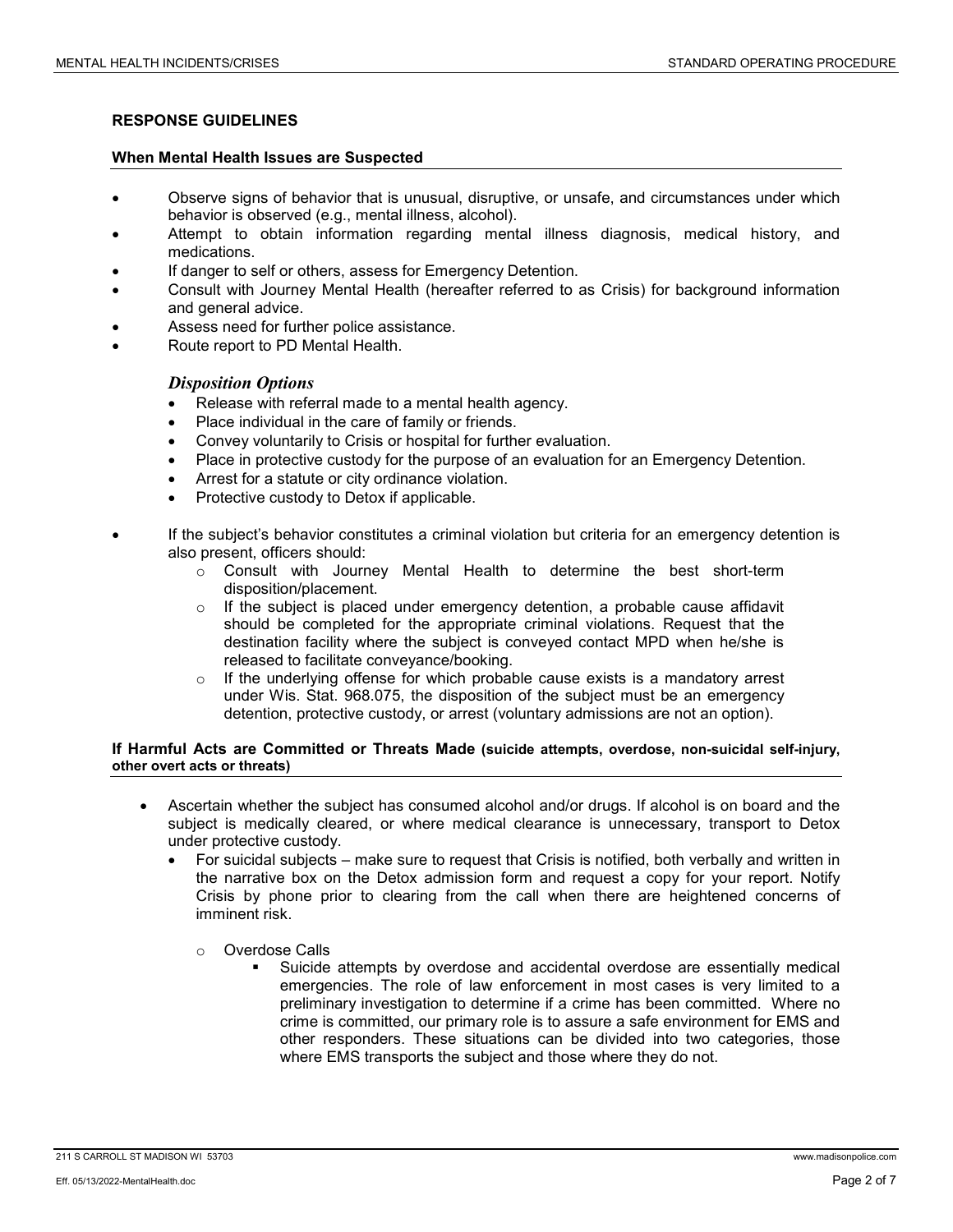EMS transports the subject

- An officer shall respond to the hospital if:
	- EMS requests assistance on the rig with a combative subject
	- Death appears imminent
	- The subject is not sufficiently coherent to provide an adequate statement
	- The call precipitates a criminal investigation that cannot be completed at the scene
- $\circ$  Reports in non-criminal overdose cases should reflect the limited role of law enforcement. The report should include the circumstances surrounding the overdose, that the subject was conveyed by EMS, and identification of the victim and witnesses. Extensive medical history information is not required. On some occasions, information received at the scene may be needed later by other officers to establish grounds for an Emergency Detention so these reports should not be held over.

### EMS does not transport the subject

- o When EMS does not transport, the call will likely become an Emergency Detention assessment, PC conveyance, or a death investigation and should be handled as such.
- $\circ$  If family is willing to accept responsibility for the patient and the officer believes that they are capable of preventing the subject from harming him/herself, the family may work directly with their health care providers to assure necessary treatment is provided
- In cases where officers respond to the hospital, consult with ER staff regarding medical admission.
	- If admitted medically, release to hospital and get doctor information for report.
	- If medically cleared, assess for Emergency Detention.

Note – Many suicide attempts by overdose are taken to hospitals and clinics with no police involvement. If family or medical personnel do not request the police, officers should not be dispatched in these cases. If this should occur, advise a supervisor or OIC.

### **Assessing for Emergency Detention**

- Consult with Crisis or other mental health practitioners as applicable. (If person is insured, Crisis will generally refer to provider, however, Crisis should still be involved.)
- Gather information regarding person's mental health history and/or support systems utilized in the past.
- When interviewing the subject, do not hesitate to ask specific questions about their intent to harm himself or herself (i.e., "Do you want to hurt yourself?" "Did you really want to end your life?")
- If you have any concerns regarding the subject's welfare and they refuse to accept police assistance, you may place them under protective custody and convey them to Crisis or hospital for evaluation.

### **Emergency Detention (ED)**

S.S.51.15(1) – Basis For Detention: A law enforcement officer is authorized to take into custody a subject whom the officer has **cause to believe** is mentally ill, or drug dependent, or developmentally disabled, **and** that person evidences any of the following:

- A substantial probability of physical harm to self or others as manifested by evidence of recent threats of or attempts at suicide or serious bodily harm.
- A substantial probability of physical impairment or injury to self or others due to impaired judgment as manifested by evidence of a recent act or omission.
- SS 51.15(1)(4) and 51.15 (1)(5) discuss lack of self-care issues and refusal to take medication as possible criteria as well.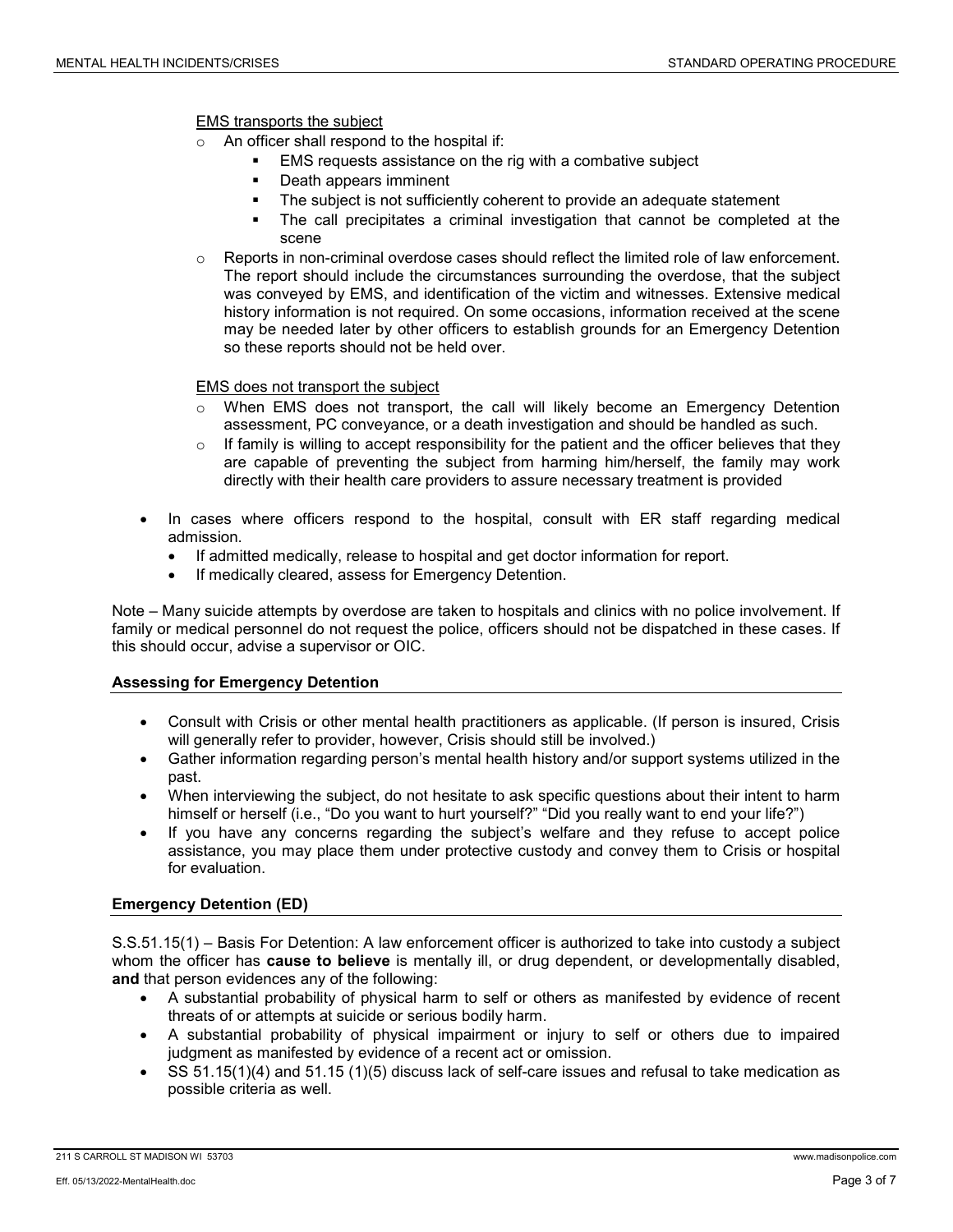### **Final Dispositions**

Voluntary admission is generally the preferred option for individuals who are cooperative and need further mental health treatment.

### *Voluntary Admission – Where ED Criteria is NOT Present*

This option is best used when the subject is cooperative and would benefit from further mental health treatment, yet any threats to their welfare do not rise to the level of an ED. In these situations, officers conveying individual to ER may detach from the call once the subject is in the care of hospital ER staff, even if not yet fully admitted. If the individual is brought to ER by someone else (EMS, family member), then officers do not need to accompany them to ER.

### *Voluntary Admission – Where ED Criteria is Present*

Voluntary admission is preferred, even when there are grounds for an ED, because it is the least restrictive option and will likely result in more productive treatment. In these situations, officers shall stay with the subject until they are assured that the subject will follow through with an admission (e.g. escorted through the doors of the psychiatric unit or medical personnel has assumed responsibility for the person and their continued safety). Officers may leave prior to admission under certain circumstances and only with the approval of a supervisor. A supervisor's decision should be based on the totality of the circumstances. In considering whether it is prudent for officers to disengage with a voluntary patient when grounds for an ED are present, supervisors should consider the following factors:

Supervisors should evaluate this early departure based on the following factors:

- Subject's demonstrated level of compliance and willingness to seek treatment
- Subject's history of in-patient psychiatric admission and compliance therewith
- Subject's demonstrated level of insight to their condition and the behavior that led to police involvement
- The level of dangerousness exhibited in that behavior and the presence of any criminal exposure
- The presence of family, friends, or other supports at the Emergency Room
- The hospital social worker or charge nurse have been briefed on the situation

If a supervisor grants approval for officers to disengage prior to admission to the in-patient unit, officers should communicate with the charge nurse and hospital social worker. Officers should request that hospital personnel re-contact their agency should the subject attempt to leave prior to being fully admitted so that an ED can be completed. Officers must complete a report and an electronic speculative ED form and save it to the ED Forms folder before the end of their shift.

#### *Emergency Detention*

When the basis for detention exists do the following:

- Contact Crisis on **all** emergency detentions.
- Crisis must approve all placements for Emergency Detention.
- Receive medical clearance prior to conveyance to authorized facility.
- Complete ED form and/or review form if filled out by mental health professional. The form MUST articulate dangerousness, threats, history, behavior, etc. and list names of witnesses. The form must also be faxed while officers and subject are still at the hospital, prior to the subject going to his/her final destination.
- Forms: 4 copies of ED form. 1 Subject, 1 Law Enforcement Agency, 1 Crisis, 1 Detention Facility. Fax original to probate court.
- Complete report as a priority and route it to PD Mental Health.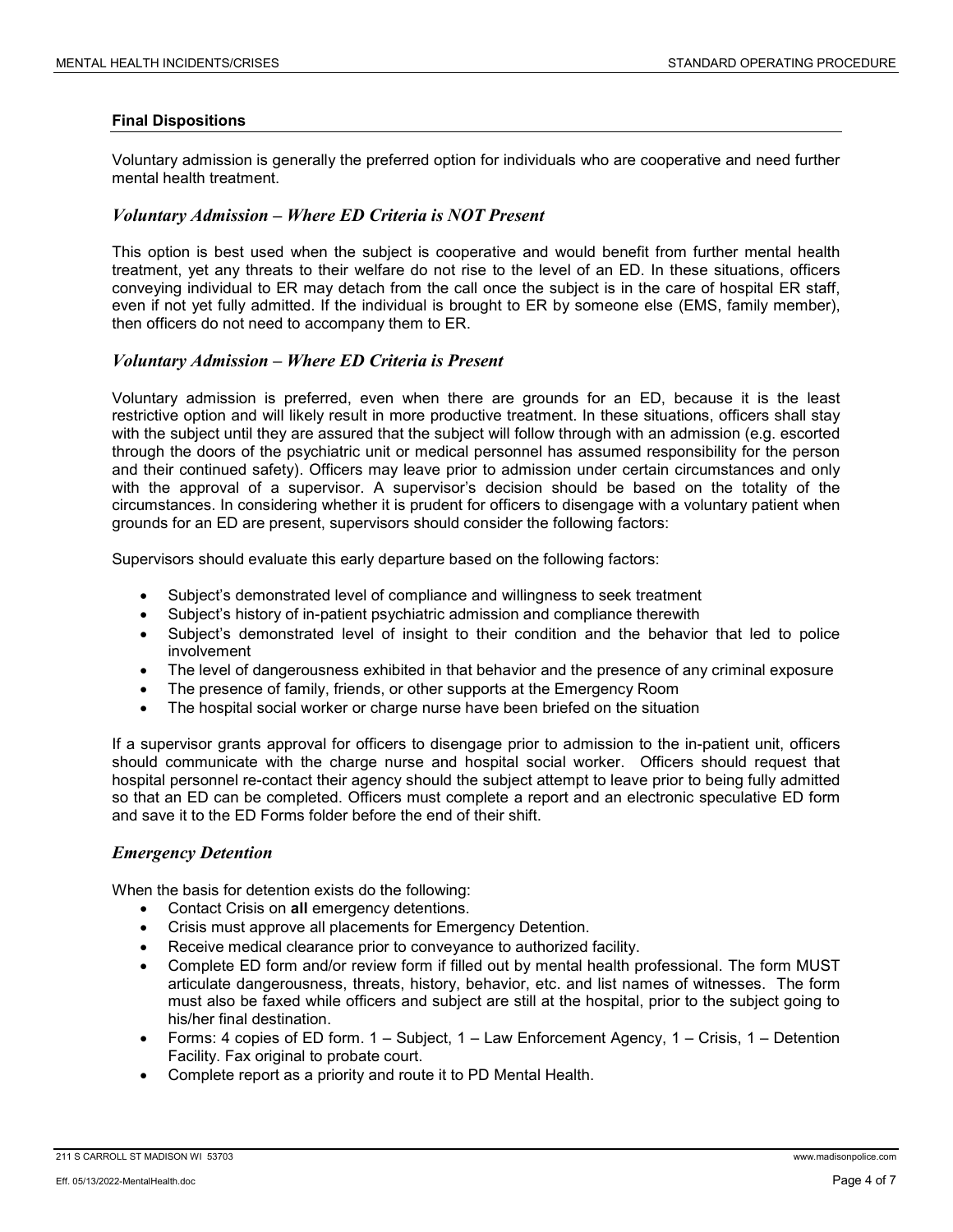# **Reminders**

- It is best to make phone contact with Crisis at the time of the incident, as well as route the report to PD Mental Health.
- Officers may base an emergency detention on statements made by any reliable source, i.e., any mental health professional, or any direct witnesses to the subject's behavior such as family, friends, etc. **Officers do not have to witness dangerous behavior themselves and may rely solely on the opinion of mental health professionals recommending an ED.**
- If you are experiencing problems or have concerns while at the ER, contact the "point person" there who should be up to date on cases and able to communicate with involved parties. These "point persons" are the following: The Care Team Leader at UW, the Charge Nurse at St. Mary's, or the Charge Nurse at Meriter.
- If other questions or concerns arise, contact your supervisor.

# **Conducting an Emergency Detention from the Jail**

Occasionally, MPD Officers are requested by Journey to complete an emergency detention (ED) of subject who has already been booked into the Dane County Jail (DCJ) by MPD. Instances also may arise when the Mental Health Unit later determines an ED from DCJ is necessary. The mental health issues of acutely ill individuals are not addressed in the jail after booking unless the subject voluntarily accepts treatment, or the subject exhibits new dangerousness at the jail. Removing a subject from a secure facility, however, poses some risk to officers and the community. This section outlines the process and conditions for an MPD ED from the DCJ.

## **APPLICABILITY**

This section of the SOP covers the emergency detention of individuals after MPD officers have completed their portion of the booking process and the subject has been admitted into the jail.

Situations in which DCJ staff refuses to accept an arrestee and insists on an ED should be handled on a case-by-case basis between the MPD OIC and the appropriate point of contact at DCJ.

### POST-BOOKING EMERGENCY DETENTIONS

Prior to removing a subject from DCJ for an ED the officer(s) should:

- Consult with the Mental Health Sergeant or the Captain of Community Outreach
- Review relevant case reports associated with the subject's current incarceration
- Determine that the incident/predominant pattern of behavior associated with the applicable Chapter 51 dangerousness standard occurred within the City of Madison
- Determine, in collaboration with a Journey Mental Health Crisis Worker, that an ED is necessary
- Brief the Crisis Worker on any relevant medical clearance that occurred prior to booking
- Contact the assigned detective or special unit supervisor if the criminal case underlying the subject's custody at DCJ is (or is likely to be) assigned to a specialized unit and/or detective.

### MPD-Initiated Emergency Detentions:

If the above conditions are met, the officer or their sergeant should brief the Officer in Charge (OIC). Prior to taking any action to remove the subject from the jail, the OIC shall contact the Community Outreach Captain (or their designee) to obtain approval for the ED out of the DCJ.

Once the Community Outreach Captain has granted approval for removal of a subject from DCJ for the purpose of an ED the officer(s) should:

<sup>211</sup> S CARROLL ST MADISON WI 53703 www.madisonpolice.com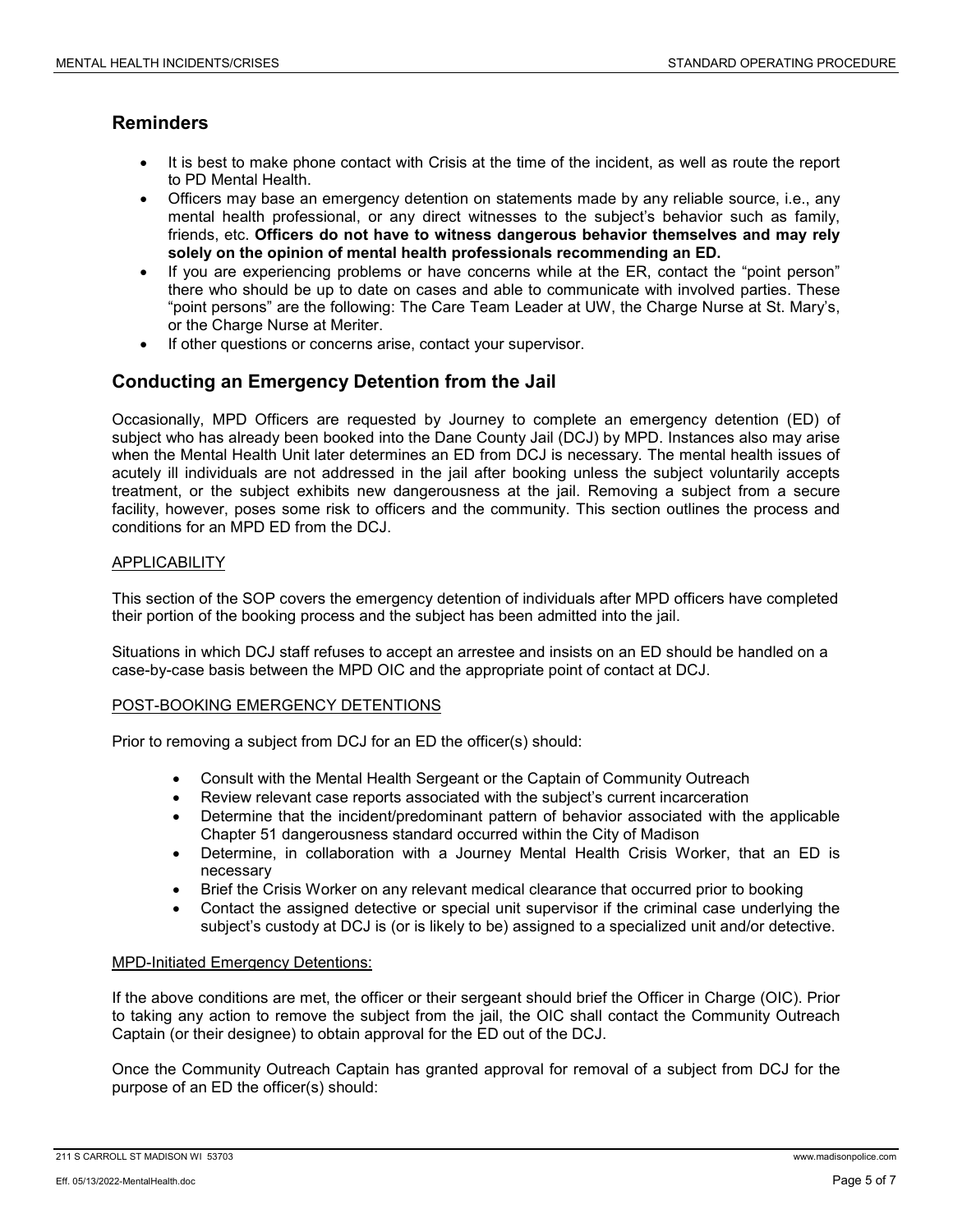- Ensure that a Crisis Worker has ruled out the option of a direct admission
- Coordinate with the Jail Operations Sergeant, Jail Mental Health Workers, and an MPD supervisor to plan for transfer of custody and transport.
- MPD should consider requesting DCJ to restrain the subject in their custody and may request assistance from DCSO for the transport of the subject using special DCJ equipment and vehicles from DCJ to a hospital.

### DCSO-Initiated Emergency Detentions

If the person is in an acute crisis at the DCJ, then the first preference is that DCSO perform the ED. When the incident/predominant pattern of behavior associated with the applicable Chapter 51 dangerousness standard occurred while the subject was in custody at DCJ, DCSO should generally perform the emergency detention.

# **Helpful Mental Health Definitions**

## **DIRECTOR'S HOLD**

• The Treatment Director of a mental health facility/unit may file a statement of ED and detain a patient who has already been admitted to the psychiatric facility/unit.

## **ORDER TO TREAT**

• The court may order that medication may be administered to an individual regardless of his/her consent (involuntarily and/or forcibly).

# **NON-SUICIDAL SELF-INJURY (NSSI)**

- DSM-V symptoms include:
	- $\circ$  Act or its consequence can cause significant distress to the individual's daily life.
	- $\circ$  The act is not taking place during psychotic episodes, delirium, substance intoxication, or substance withdrawal. It also cannot be explained by another medical condition.
	- o The individual engages in self-injury expecting to:
		- Get relief from a negative emotion
		- Deal with a personal issue
		- Create a positive feeling
	- o The self-injury is associated with one of the following:
		- The individual experienced negative feelings right before committing the act.
		- Right before self-injury, the individual was preoccupied with the planned act.
			- The individual thinks a lot about self-injury even if it does not take place.
- NSSI may include, but not limited to, cutting, scratching, picking, burning, head banging, and toxic ingestion.

### **SETTLEMENT AGREEMENT**

- A negotiated contract for treatment signed by the individual, his/her attorney, and the County Corporation Counsel, and approved by the court.
- Waives the court hearings for a specified period of time, up to 90 days.
- Cannot be extended at end of time period, if individual is compliant with treatment.
- Can be rescinded by County Corporation Counsel if the individual fails to comply with the treatment conditions.

## **THREE-PARTY PETITION**

• Three adults sign a sworn petition that is drafted by the County Corporation Counsel.